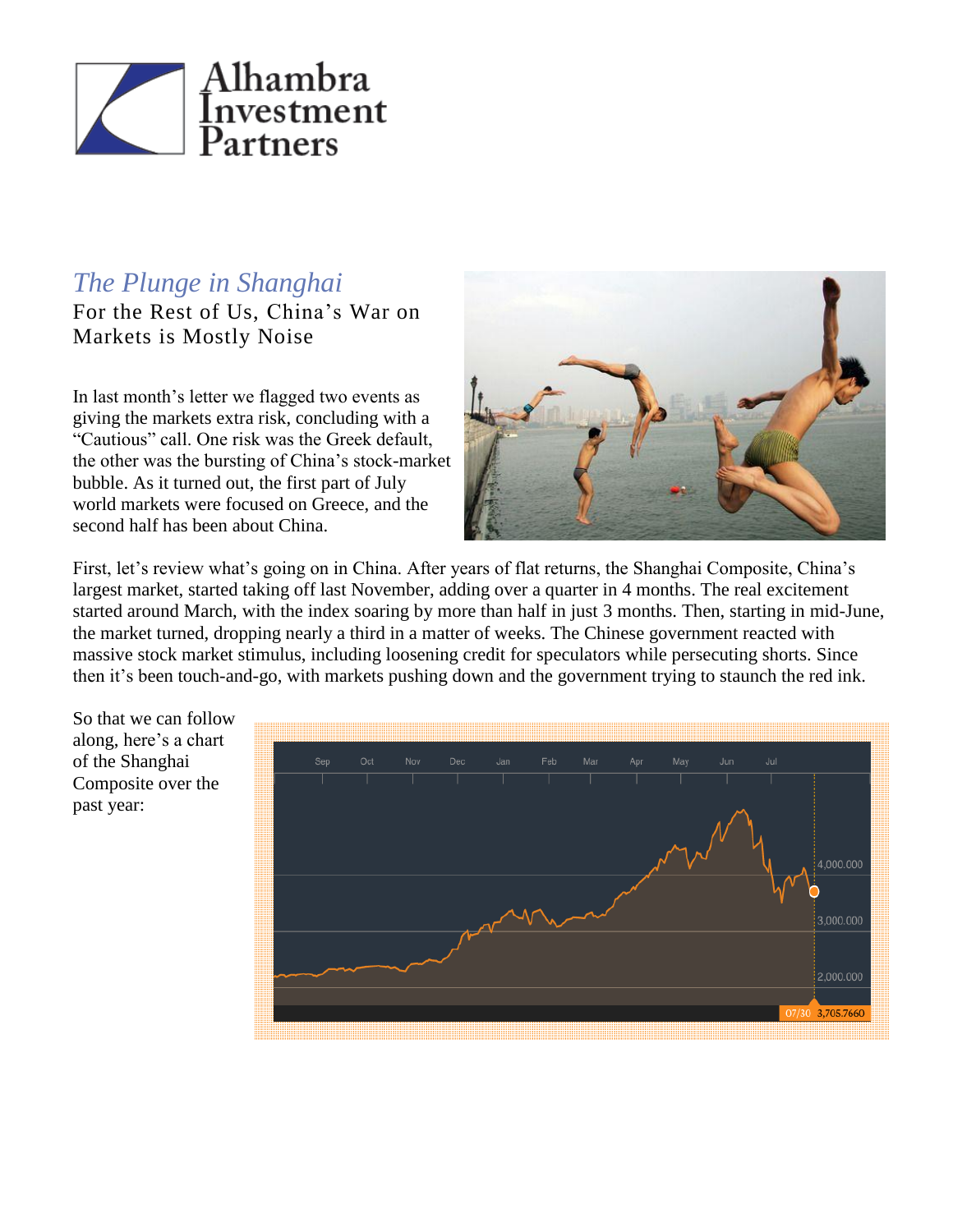First let's review the standard story on what's causing all this. Then we'll look again using Austrian theory.

The mainstream wisdom is that China's bubble is popping because China's GDP growth is slowing. This slow-down erodes that old Keynesian pixie dust, confidence. Investors get scared, they sell, and things crash. Easy peasy.



The Austrian story, as always, is a bit different.

The first thing to note is that China's GDP slowing is an old story at this point. It's been slowing since 2007 – indeed, slowing unbroken since 2010.

The problem here for the mainstream story is that, if the crisis is slowing GDP, why did the bubble start in the first place? Four years after the slowing a bubble starts, then four-and-a-half years after the slowing the bubble pops? A very odd way to digest old news.

So, no, it's not the GDP slowing.

Next, we can don the Austrian hat. And in Austrian cycle theory the first suspect is always easy money. In particular, distortions caused to both the economy and to markets by easy money. And here we have a very good candidate that actually lines up with our boom: housing speculation shifting into stock speculation.

Starting in 2014, the Chinese government started trying to cool the property market putting pressure on

banks to scale back property loans. We've all heard of the "ghost cities" of empty apartments and malls, and China was realizing the malinvestment was spreading. As the property market cooled, prices also started cooling. The speculators needed a new game.

The problem for China is that Renminbi money supply continued growing, thanks to low rates -- currently 3.9% real (5.1% nominal minus 1.2% inflation). This is quite low considering China's growth is about 7.5% -- borrow at 3.9% real, invest for 7.5% returns yields very easy money. This means

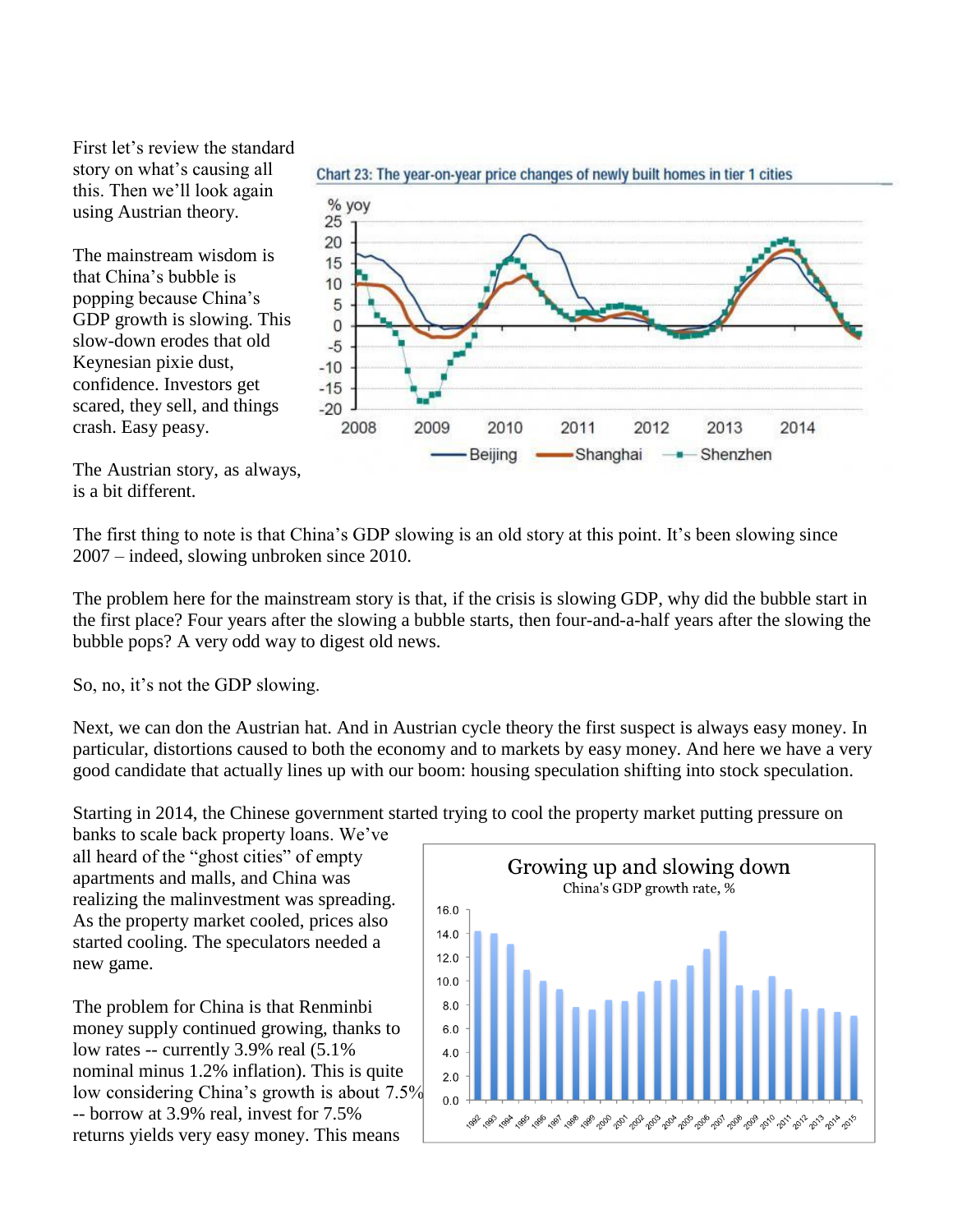China's money supply has continued growing -- lower than in the 2008 aftermath, but still at a healthy clip of 3-5% above GDP growth.

So, by stamping down on property speculation without raising real rates, China simply squeezed the balloon. Speculators herded out of property. But banks, flush with all that easy money, were still pushing the product out. With official guidance to avoid property, then lent to the next bunch of gamblers - stockmarket speculators. And, like clockwork, the easy money draining out of property shuffled right into stockmarkets.

So that's our bubble. Why the bust? Bubbles come and go year-in, year-out. They are constant. Particular commodities, particular industries (solar, cloud computing, even rail a few years ago). There are a number of social dynamics at work here – the best academic work goes under the name "cascades": information cascades and belief cascades.

The short of it is that people do indeed herd into, and out of, particular asset classes. And that handing scads of freshly printed money to "low-information" participants – such as the housewives, taxi drivers and pensioners that are playing Shanghai these days -- makes the shifts more violent.

Where do we go from here? Well, if the Chinese government did nothing about the stockmarket plunges, it would simply resolve itself. Bubbles have a tendency to retrace, to return to the level they started at. If the bubble lasted several years we'd want to adjust this "retrace" to whatever happened to fundamentals inbetween. This tendency is simply operationalizing Benjamin Graham's observation that the market is a voting machine in the short-run, but it's a weighing machine in the long run. We'll discuss this retracing in our theory article this month.



We can eyeball this retrace straight off Shanghai's chart: somewhere between 2,500 and 3,000 on the Composite. This is between 20% and 35% down from current levels.

From an economic perspective, China ought to just let it happen: let Shanghai find its true level. Let the speculators get wiped out. Shoot one monkey to scare a hundred, as the Chinese expression goes.

In practice, if they let it happen then China's bank regulators may have to bail out some systemically important banks, or some politically connected institutional investors (e.g. state pensions). But it causes much less structural damage, and much less future moral hazard, simply letting speculative bubbles run their course.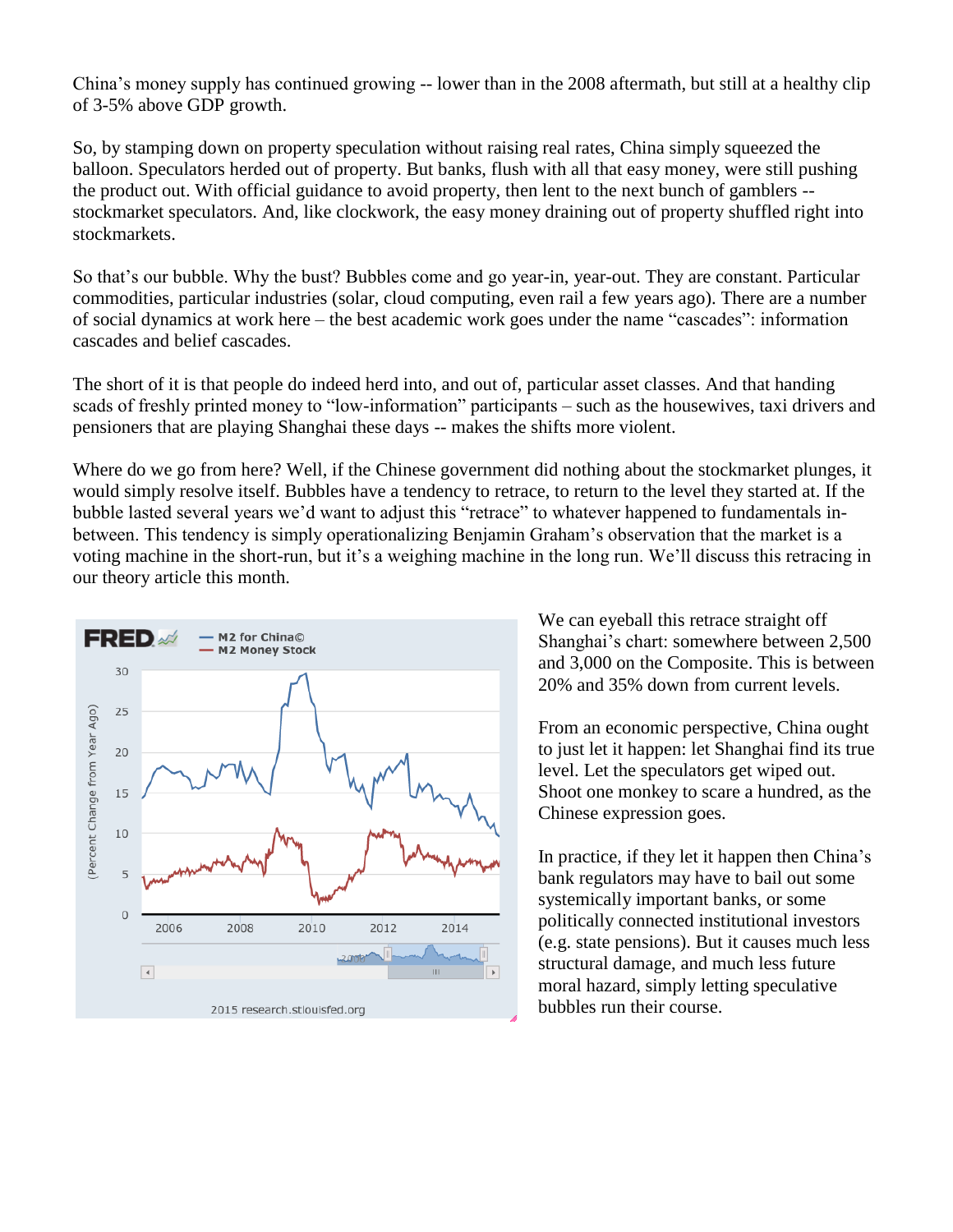So far, of course, China isn't following this laissez-faire policy. Unsurprising, since most governments don't -- they simply cannot let gamblers eat their own losses.

Will it work? Can China throw enough billions at stockmarkets to keep them up? China's leadership is no doubt aware of the Hong Kong precedent, where the government injected massive funds to buying up the Hang Seng after the late-90's Asian crisis. That was ultimately judged a success, in that it did indeed prop up markets.

Of course, the difference there is that Hong Kong was pasting over a "voting" episode of panic while markets found their "weighing" fundamentals. While Beijing today is doing the opposite, trying to defy gravity to keep a "voting" episode of mania permanent. So there's certainly more risk for China.

At the same time, to put this in perspective, even a "failure" by China --



meaning they throw trillions at stockmarkets and markets still plunge -- simply means we get to the correct place of lower stock values. China just runs down the credit card a bit. So, as investors on this side of the Pacific, we shouldn't really care whether or not China wastes it's money bailing out speculators.

What about the larger risks? Will bubble-busting cripple the Chinese economy? Will it spread to the rest of the world? Here, I think the risks are definitely over-blown. Worst-case scenario, China runs down its reserves while all that fast money from the bubble vanishes. But that money was easy-come, easy-go. It wasn't there a year ago. And so if it vanishes, there's trivial economic impact.

Western TV talking heads will inevitably compare any stock crash to 1929, and it's critical to remember the Great Depression was absolutely not caused by a stock-market crash. On the contrary, the Depression was caused by policies enacted to counter the effects of a stock-market crash. In a sense exactly what China's doing today -- weird policies to cancel a crash -- but the economic effects of bailing out speculators is utterly benign compared to the root-and-branch re-regulation and wage floors enacted by Hoover then FDR. So, no, unless China uses this "crisis" to wholesale re-regulate their economy, something that's not remotely on their agenda, there is no risk to the greater economy.

As little risk as this episode carries for China's economy, there's even less risk for the rest of us. A couple million speculators going bust in China has absolutely nothing to do with foreign markets, and has negligible impact on foreign company profits. Remember all those speculators are losing money they just made in the past 6 months. Easy come easy go. Character-building experience for all involved, I'm sure.

A good indicator to watch here is China's exports, chart on next page. More than GDP, Chinese exports are